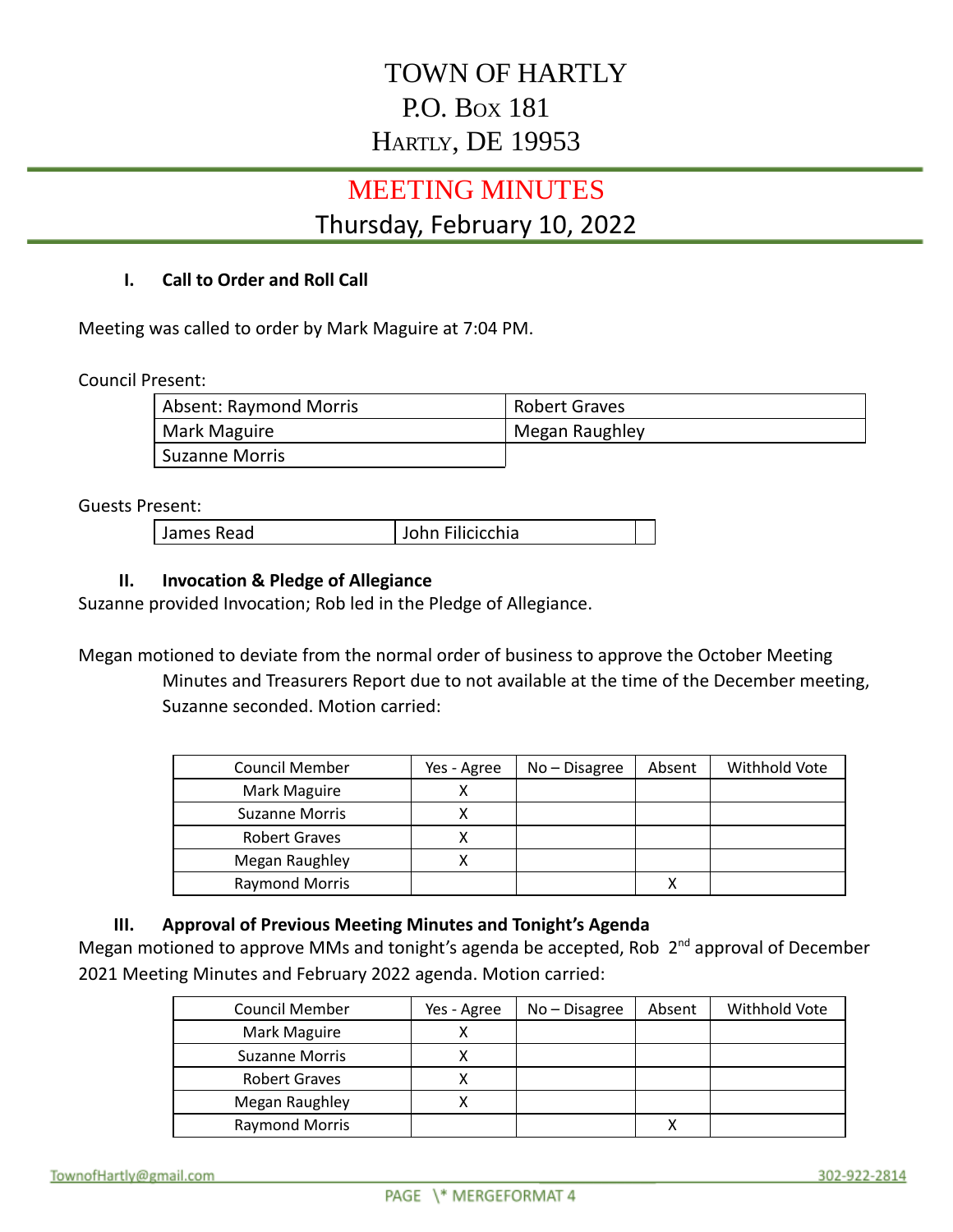### **IV. Reports**

## **a. Treasury**

## **i. Citizens Bank Account**

2021 Year end balances include, revenues received totaling \$537.25 and expenses incurred totaling \$6,526.85, leaving an ending balance as of 12/31/2021 at \$9, 985.38. Savings Account: Reported balance 12/31/2021 balance of \$60,006.78.

## **ii. Restitution from Richie Casson**

As of 1/28/2022, payments received total 600.00. Suzanne reported we are missing 1 check for 2021 that she reached out to the Prothonotary's Office in regards to. Outstanding balance remaining as of last check receipt on 1/28/2022 is \$83,626.50.

### **iii. Delaware State Police Accounting Record**

Suzanne reported that only 1 shift had been accepted in Quarter 4 for 2021; no additional updates at this time.

### **iv. Property Tax and Street Light Tax**

Suzanne reported several properties are still outstanding since 2020 or prior; Ennis, Scott, Turner who has since passed away, and Burris; she needs the PO Box # for Burris, Mark to assist with obtaining information.

| Council Member        | Yes - Agree | $No - Disagree$ | Absent | Withhold Vote |
|-----------------------|-------------|-----------------|--------|---------------|
| Mark Maguire          |             |                 |        |               |
| <b>Suzanne Morris</b> |             |                 |        |               |
| <b>Robert Graves</b>  |             |                 |        |               |
| Megan Raughley        |             |                 |        |               |
| <b>Raymond Morris</b> |             |                 |        |               |

Megan motioned, Rob 2nd, to accept the Treasury Reports. Motion carried:

#### **b. Building Permits**

Rob reported he obtained the first permit for 2022 from Gateway/Kohout for the building to begin on Main Street. Proposed is a 76x46 building that will house an ice cream/sub shop and antiquities. Rob reported there is an outstanding permit for a roof and shed that he has been in contact with the homeowner to obtain.

## **c. Correspondence**

Megan and Mark will handle the correspondence received including several email requests and a response to the law firm that sent a certified letter.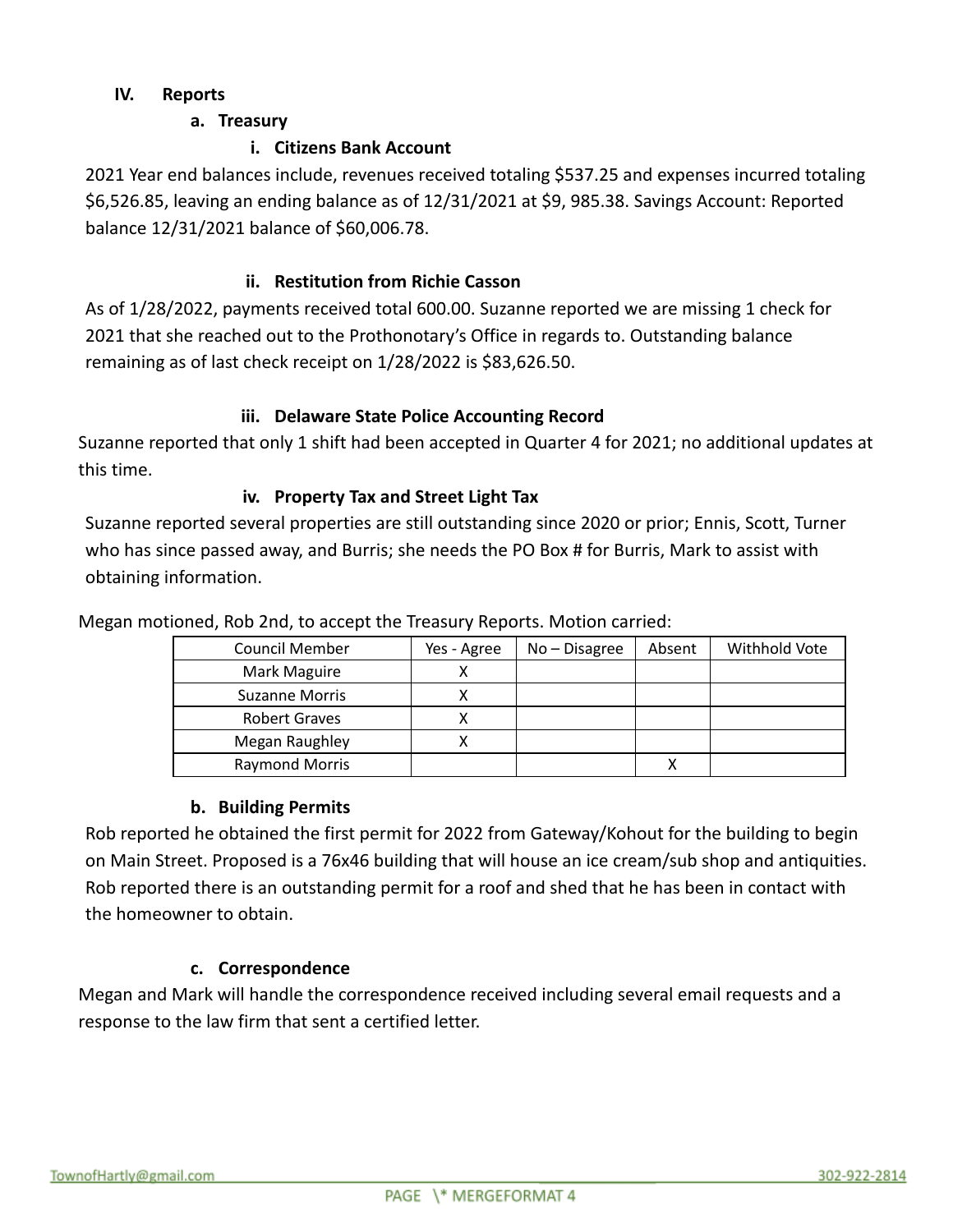## **V. Unfinished Business**

## **a. Sidewalks (TAP)**

Mark reported we are in a holding pattern pending a contractor to be chosen. Letters will be hand delivered to local businesses and the school to make them aware of the proposed dates.

## **b. Street Light Update**

Mark reported once the weather breaks, he and Rob will compile a list of the remaining polees to be switched to LEDs. The hope is for all lighting to be upgraded by Summer 2022.

### **c. Town Police update**

Mark reported the Town has been assigned an FBI number and he is working with DELJIS to get the approval needed for a police officer to be implemented. Mark requested opinions for the patch the officer will don. The hope is to have these requirements accomplished for 2022.

### **d. 2020 Comprehensive Plan Committee Update**

Suzanne reported there is no update at this time.

### **e. Land and Zoning Use Plan Update**

The first reading of the updated and proposed Comprehensive Land and Zoning Use Plan was completed. The next reading will take place at the April 2022 meeting.

## **f. Evaluation of Cell Tower Agreement with HVFC**

Suzanne advised we are pending payment for 2021; per previous Minutes, it was confirmed to be issued. Mark will check with the President of the Hartly Volunteer Fire Company, Kevin Hovis, to discuss.

## **g. Promotional/Marketing Purchase Update**

Suzanne reported no update at this time.

## **h. Microsoft 365 Business Update**

Suzanne reported no update at this time.

## **i. American Rescue Plan Act 2021 Update**

Suzanne spoke with Thornburg, Gray and Fox for guidance. The Treasurers reporting is due by 4/2022 which she will handle. Mark will check on the check issue; a previously purchased supply set for PPE gifted to the Hartly Volunteer Fire Company, the check was cashed for less than it was written for.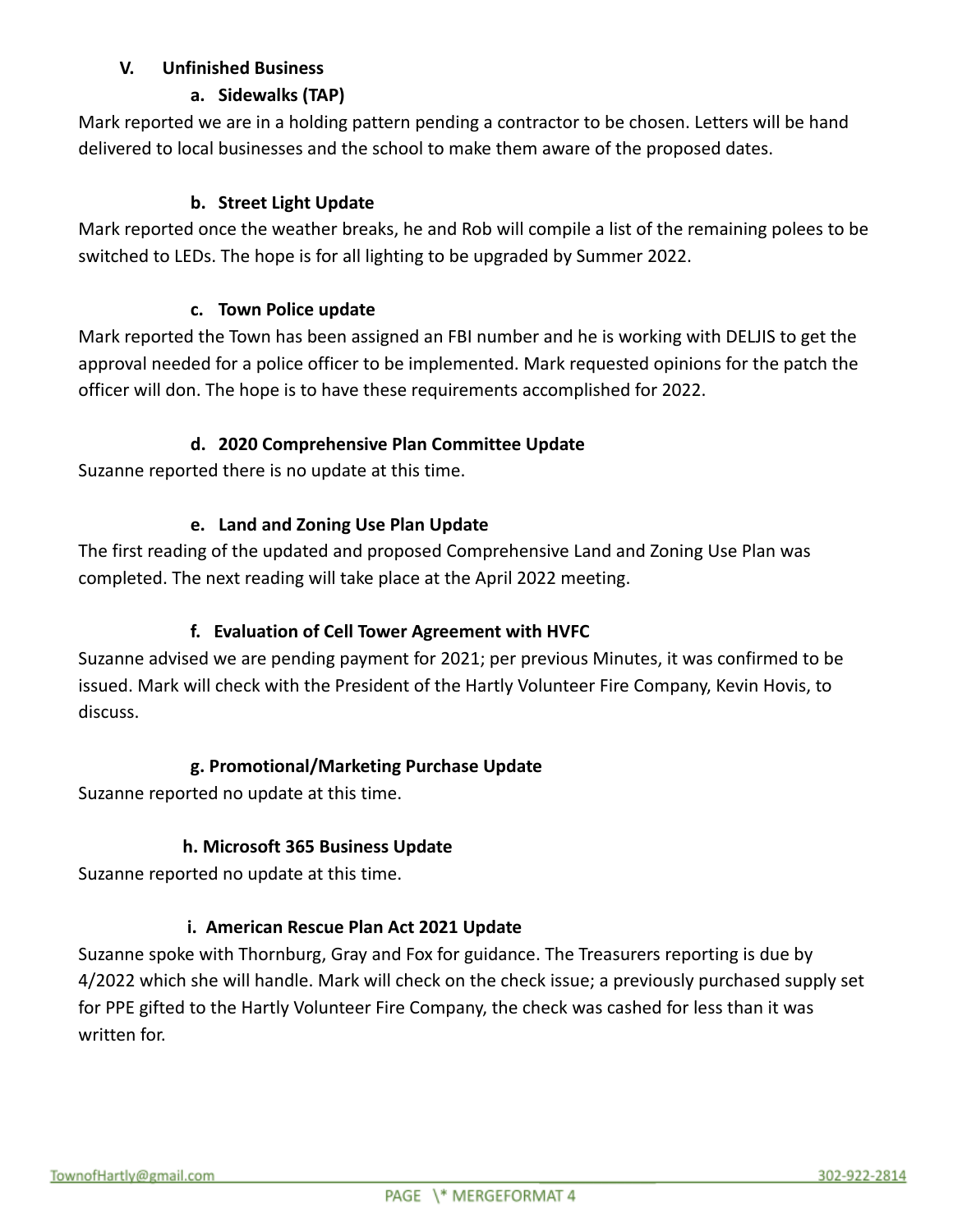## **j. Triangle Security Camera and Maintenance Update**

Mark reported the camera has been placed. An MOU needs to be written and approved between the Town and Hartly Volunteer Fire Company for access; Mark suggests 1 person from the Town and 1 person from the HVFC be the designees approved for access. The MOU will be written to include a police officer to be hired at a later date.

#### **k. Vacant Building/Defaulted/Abandoned Properties Update**

Suzanne reported she released 3 letters in January 2021 and we are pending responses.

#### **l. Grass Maintenance Updates**

Mark reported no updates at this time.

#### **m. Town Elections 2022**

Suzanne reported the elections will be held the last Saturday in April; all interested parties should submit their wish to run via mail, email or in person. Mark will reach out to his resources to ensure he is still able to continue his role as President given his run for Levy Court.

## **n. Other unfinished business as may be necessary for discussion and/or action** None to discuss

#### **VI. New Business**

#### **a. Police Vehicle Purchase**

Mark reported he spoke with the Chief of Selbyville regarding the purchase of a vehicle for the Town Officer; a Ford Taurus, currently wrapped and blue in color. The vehicle will be outfitted with a computer mount and a few other items.

Mark made a motion to approve the request for up to \$2,000.00 to be used to acquire the vehicle from Selbyville Police Department. Rob 2nd. Motion carried:

| <b>Council Member</b> | Yes - Agree | $No - Disagree$ | Absent | Withhold Vote |
|-----------------------|-------------|-----------------|--------|---------------|
| Mark Maguire          |             |                 |        |               |
| <b>Suzanne Morris</b> |             |                 |        |               |
| <b>Robert Graves</b>  |             |                 |        |               |
| Megan Raughley        |             |                 |        |               |
| <b>Raymond Morris</b> |             |                 |        |               |

## **b. 3 Way Stop Proposal from DelDOT**

Rob reported we received the request from DelDOT for the 3-Way stop sign to be implemented at Slaughter Station Road and Main Street. The plans will not be implemented until school has released for the summer in an attempt to have traffic concerns handled prior to the next school year beginning.